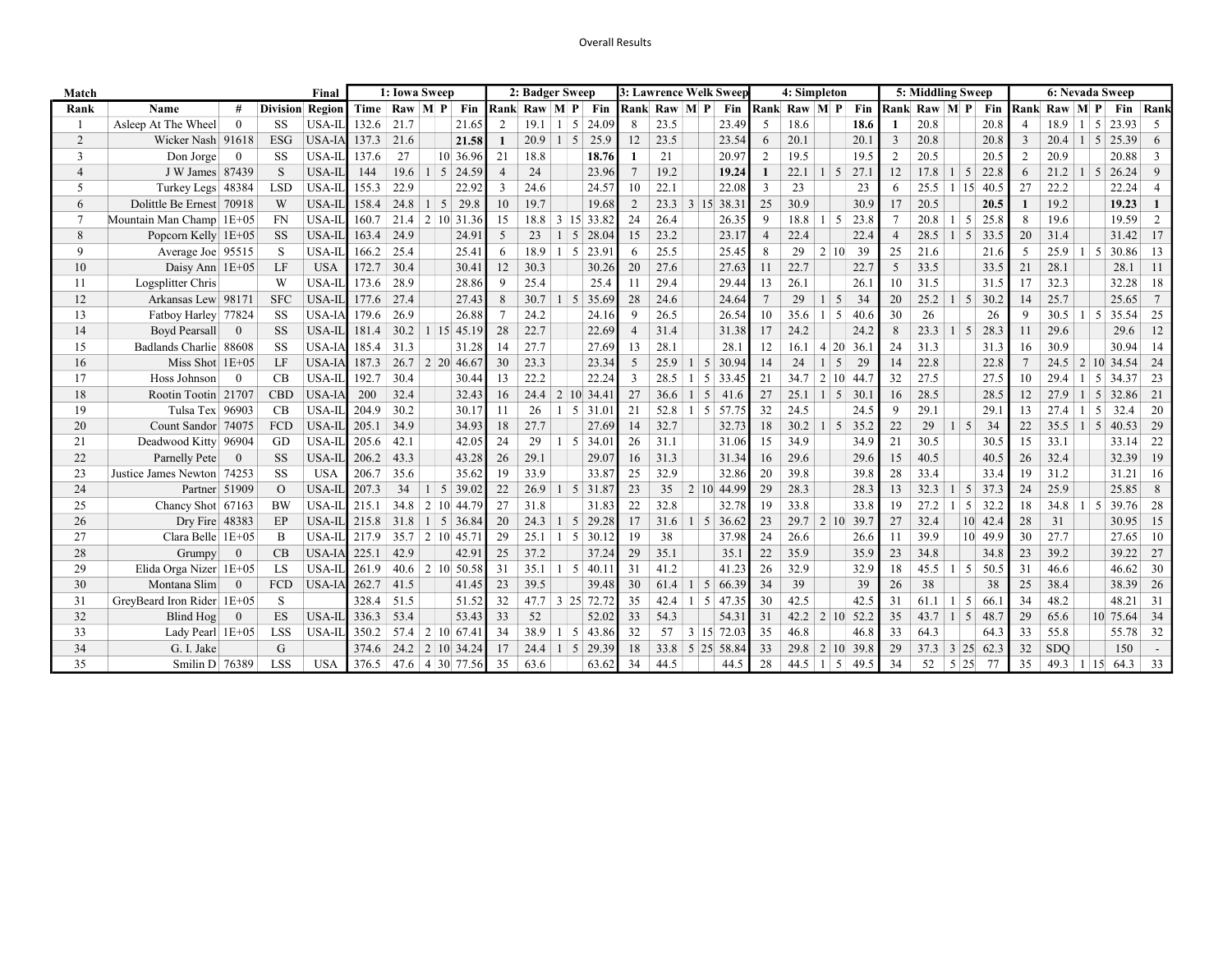Category Results

| <b>B</b> Western            |                        |                               |             |            |                                                                                                                                          |                                                                                                            |                  |                                   |                  |                  |               |                                                |               |        |                 |                        |                |                  |                                                                |                  |                   |                       |                               |              |                |                       |                   |                         |
|-----------------------------|------------------------|-------------------------------|-------------|------------|------------------------------------------------------------------------------------------------------------------------------------------|------------------------------------------------------------------------------------------------------------|------------------|-----------------------------------|------------------|------------------|---------------|------------------------------------------------|---------------|--------|-----------------|------------------------|----------------|------------------|----------------------------------------------------------------|------------------|-------------------|-----------------------|-------------------------------|--------------|----------------|-----------------------|-------------------|-------------------------|
| Match                       |                        |                               |             |            | Final                                                                                                                                    |                                                                                                            | 1: Iowa Sweep    |                                   |                  | 2: Badger Sweep  |               |                                                |               |        |                 | 3: Lawrence Welk Sweep |                | 4: Simpleton     |                                                                |                  | 5: Middling Sweep |                       |                               |              |                | 6: Nevada Sweep       |                   |                         |
|                             | Rank                   | Name                          | #           |            | <b>Division Region</b>                                                                                                                   |                                                                                                            |                  | Time Raw M P Fin Rank Raw M P Fin |                  |                  |               |                                                | Rank Raw M P  |        |                 | Fin                    |                |                  | Rank Raw M P Fin Rank Raw M P Fin                              |                  |                   |                       |                               |              |                | Rank Raw M P Fin Rank |                   |                         |
|                             |                        | Chancy Shot                   | 67163 BW    |            | USA-IL                                                                                                                                   | 215.1                                                                                                      |                  | 34.8 2 10 44.79                   | 1                | 31.8             |               | 31.83                                          | $\mathbf{1}$  | 32.8   |                 | 32.78                  |                | 33.8             | 33.78                                                          | -1               |                   |                       | 27.2 1 5 32.15                | $\mathbf{1}$ | 34.8           |                       | $1\;\;5\;\;39.76$ | $\mathbf{1}$            |
| <b>Buckarette</b>           |                        |                               |             |            |                                                                                                                                          |                                                                                                            |                  |                                   |                  |                  |               |                                                |               |        |                 |                        |                |                  |                                                                |                  |                   |                       |                               |              |                |                       |                   |                         |
|                             | Rank                   | Name                          |             |            | # Division Region                                                                                                                        | Time Raw M P Fin Rank Raw M P Fin                                                                          |                  |                                   |                  |                  |               |                                                | Rank Raw M P  |        |                 | Fin                    |                |                  | Rank Raw M P Fin Rank Raw M P Fin                              |                  |                   |                       |                               |              |                | Rank Raw M P          |                   | <b>Fin Rank</b>         |
|                             |                        | Clara Belle                   | 1E+05 B     |            | USA-II                                                                                                                                   | 217.9                                                                                                      |                  | 35.7 2 10 45.71                   | 1                |                  |               | 25.1 1 5 30.12                                 |               | 38     |                 | 37.98                  |                | 26.6             | 26.56                                                          |                  | 39.9              |                       | 10 49.91                      |              | 27.7           |                       | 27.65             | $\blacksquare$          |
| <b>Cattle Baron</b>         |                        |                               |             |            |                                                                                                                                          |                                                                                                            |                  |                                   |                  |                  |               |                                                |               |        |                 |                        |                |                  |                                                                |                  |                   |                       |                               |              |                |                       |                   |                         |
|                             | Rank                   | Name                          |             |            | <b>Division Region</b>                                                                                                                   | Time                                                                                                       | Raw M P          | Fin                               |                  | Rank Raw M P     |               | Fin                                            | Rank Raw M P  |        |                 | Fin                    |                | Rank Raw M P     | Fin                                                            | Rank Raw M P     |                   |                       | Fin                           | Rank Raw M P |                |                       |                   | Fin Rank                |
|                             |                        | Hoss Johnson                  |             | CB         | USA-IL                                                                                                                                   | 192.7                                                                                                      | 30.4             | 30.44                             | 2                | 22.2             |               | 22.24                                          |               | 28.5 1 | $5\overline{)}$ | 33.45                  | -1             |                  | 34.7 2 10 44.67                                                | 3                | 27.5              |                       | 27.5                          | 1            | 29.4 1         | 5                     | 34.37             | 2                       |
|                             |                        | Tulsa Tex                     | 96903 CB    |            | USA-II                                                                                                                                   | 204.9 30.2                                                                                                 |                  | 30.17                             |                  | 26               |               | 1 5 31.01                                      | 2             |        | 52.8 1 5        | 57.75                  | 3              | 24.5             | 24.48                                                          | 1                | 29.1              |                       | 29.11                         | 2            |                | 27.4 1 5 32.4         |                   | $\mathbf{1}$            |
|                             | 3                      | Grumpy                        |             | CB         | USA-IA                                                                                                                                   | 225.1                                                                                                      | 42.9             | 42.91                             | 3                | 37.2             |               | 37.24                                          | 3             | 35.1   |                 | 35.1                   | $\mathcal{D}$  | 35.9             | 35.86                                                          | 2                | 34.8              |                       | 34.78                         | 3            | 39.2           |                       | 39.22             | $\overline{\mathbf{3}}$ |
| <b>Cattle Baron Duelist</b> |                        |                               |             |            |                                                                                                                                          |                                                                                                            |                  |                                   |                  |                  |               |                                                |               |        |                 |                        |                |                  |                                                                |                  |                   |                       |                               |              |                |                       |                   |                         |
|                             |                        |                               |             |            |                                                                                                                                          |                                                                                                            |                  |                                   |                  |                  |               |                                                |               |        |                 |                        |                |                  |                                                                |                  |                   |                       |                               |              |                |                       |                   |                         |
|                             | Rank                   | Name                          |             |            | <b>Division Region</b>                                                                                                                   |                                                                                                            | Time Raw M P Fin |                                   |                  | Rank Raw M P Fin |               |                                                |               |        |                 | Rank Raw M P Fin       |                | Rank Raw M P Fin |                                                                | Rank Raw M P     |                   |                       | Fin                           |              |                | Rank Raw M P          |                   | <b>Fin Rank</b>         |
|                             |                        | Rootin Tootin                 | 21707       | <b>CBD</b> | USA-IA                                                                                                                                   | 200                                                                                                        | 32.4             | 32.43                             | -1               |                  |               | 24.4 2 10 34.41                                | -1            |        |                 | 36.6 1 5 41.6          | -1             | 25.1             | $1 \quad 5 \quad 30.12$                                        | -1               | 28.5              |                       | 28.53                         | -1           | 27.9           |                       | $1\;\;5\;\;32.86$ |                         |
| <b>El Patron</b>            |                        |                               |             |            |                                                                                                                                          |                                                                                                            |                  |                                   |                  |                  |               |                                                |               |        |                 |                        |                |                  |                                                                |                  |                   |                       |                               |              |                |                       |                   |                         |
|                             | Rank                   | Name                          | #           |            | <b>Division Region</b>                                                                                                                   |                                                                                                            |                  | Time Raw M P Fin Rank Raw M P Fin |                  |                  |               |                                                |               |        |                 | Rank Raw M P Fin       |                |                  | Rank Raw M P Fin Rank Raw M P Fin                              |                  |                   |                       |                               |              |                | Rank Raw M P          | <b>Fin Rank</b>   |                         |
|                             | $\overline{1}$         | Dry Fire                      | 48383 EP    |            | USA-IL                                                                                                                                   | 215.8 31.8 1 5 36.84                                                                                       |                  |                                   | -1               |                  |               | 24.3 1 5 29.28                                 | -1            |        |                 | 31.6 1 5 36.62         | -1             |                  | 29.7 2 10 39.69                                                | -1               | 32.4              |                       | 10 42.39                      | -1           | 31             |                       | 30.95             | $\blacksquare$          |
| <b>Elder Statesman</b>      |                        |                               |             |            |                                                                                                                                          |                                                                                                            |                  |                                   |                  |                  |               |                                                |               |        |                 |                        |                |                  |                                                                |                  |                   |                       |                               |              |                |                       |                   |                         |
|                             | Rank                   | Name                          |             |            | <b>Division Region</b>                                                                                                                   |                                                                                                            |                  | Time Raw M P Fin Rank Raw M P     |                  |                  |               | Fin                                            | Rank Raw M P  |        |                 | Fin                    |                |                  | Rank Raw M P Fin Rank Raw M P                                  |                  |                   |                       | Fin                           |              |                | Rank Raw M P          |                   | <b>Fin Rank</b>         |
|                             |                        | Blind Hog                     |             | ES.        | USA-IL                                                                                                                                   | 336.3 53.4                                                                                                 |                  | 53.43                             | -1               | 52               |               | 52.02                                          | -1            | 54.3   |                 | 54.31                  |                |                  | 42.2 2 10 52.17                                                | -1               |                   |                       | 43.7 1 5 48.69                | -1           | 65.6           |                       | 10 75.64          |                         |
| <b>Elder Statesman GF</b>   |                        |                               |             |            |                                                                                                                                          |                                                                                                            |                  |                                   |                  |                  |               |                                                |               |        |                 |                        |                |                  |                                                                |                  |                   |                       |                               |              |                |                       |                   |                         |
|                             | Rank                   | Name                          |             |            | <b>Division Region</b>                                                                                                                   | Time Raw M P Fin Rank Raw M P Fin                                                                          |                  |                                   |                  |                  |               |                                                | Rank Raw M P  |        |                 | Fin                    |                |                  | <b>Rank Raw M P Fin Rank Raw M P Fin Rank Raw M P Fin Rank</b> |                  |                   |                       |                               |              |                |                       |                   |                         |
|                             | - 1                    | Wicker Nash                   |             | 91618 ESG  | USA-IA                                                                                                                                   | 137.3 21.6                                                                                                 |                  | 21.58                             | -1               |                  | 20.9 1 5 25.9 |                                                |               | 23.5   |                 | 23.54                  |                | 20.1             | 20.09                                                          | -1               | 20.8              |                       | 20.79                         | -1           |                | 20.4 1 5 25.39        |                   |                         |
| <b>Forty-Niner</b>          |                        |                               |             |            |                                                                                                                                          |                                                                                                            |                  |                                   |                  |                  |               |                                                |               |        |                 |                        |                |                  |                                                                |                  |                   |                       |                               |              |                |                       |                   |                         |
|                             | Rank                   | Name                          |             |            | <b>Division Region</b>                                                                                                                   |                                                                                                            |                  | Time Raw M P Fin Rank Raw M P Fin |                  |                  |               |                                                | Rank Raw M P  |        |                 | Fin                    |                |                  | Rank Raw M P Fin Rank Raw M P                                  |                  |                   |                       | Fin                           |              |                | Rank Raw M P Fin Rank |                   |                         |
|                             |                        | 1 Mountain Man Champ 1E+05 FN |             |            | USA-IL                                                                                                                                   |                                                                                                            |                  | 160.7 21.4 2 10 31.36             | $\mathbf{1}$     |                  |               | 18.8 3 15 33.82                                | -1            | 26.4   |                 | 26.35                  | -1             |                  | 18.8 1 5 23.76                                                 | -1               |                   | 20.8 1 5 25.8         |                               | $\mathbf{1}$ | 19.6           |                       | 19.59             | $\blacksquare$          |
| <b>F/C Duelist</b>          |                        |                               |             |            |                                                                                                                                          |                                                                                                            |                  |                                   |                  |                  |               |                                                |               |        |                 |                        |                |                  |                                                                |                  |                   |                       |                               |              |                |                       |                   |                         |
|                             | Rank                   | Name                          |             |            | <b>Division Region</b>                                                                                                                   |                                                                                                            | Time Raw M P     | Fin                               | Rank Raw M P     |                  |               | Fin                                            | Rank Raw M P  |        |                 | Fin                    |                | Rank Raw M P     |                                                                | Fin Rank Raw M P |                   |                       | Fin                           |              |                | Rank Raw M P          |                   | Fin Rank                |
|                             |                        | Count Sandor                  |             | 74075 FCD  | USA-II                                                                                                                                   | 205.1                                                                                                      | 34.9             | 34.93                             | $\mathbf{1}$     | 27.7             |               | 27.69                                          |               | 32.7   |                 | 32.73                  |                |                  | 30.2 1 5 35.22                                                 | -1               | 29                | $1\quad 5\quad 34.03$ |                               | $\mathbf{1}$ |                | 35.5 1 5              | 40.53             | $\overline{2}$          |
|                             |                        | Montana Slim                  |             | <b>FCD</b> | USA-IA                                                                                                                                   | 262.7 41.5                                                                                                 |                  | 41.45                             | 2                | 39.5             |               | 39.48                                          | $\mathcal{D}$ |        | 61.4 1 5        | 66.39                  | $\mathfrak{D}$ | 39               | 38.99                                                          | 2                | 38                |                       | 37.96                         | 2            | 38.4           |                       | 38.39             | $\blacksquare$          |
| <b>Grand Dame</b>           |                        |                               |             |            |                                                                                                                                          |                                                                                                            |                  |                                   |                  |                  |               |                                                |               |        |                 |                        |                |                  |                                                                |                  |                   |                       |                               |              |                |                       |                   |                         |
|                             | Rank                   | Name                          | #           |            | <b>Division Region</b>                                                                                                                   |                                                                                                            | Time Raw M P Fin |                                   | Rank Raw M P Fin |                  |               |                                                |               |        |                 | Rank Raw M P Fin       |                | Rank Raw M P Fin |                                                                |                  | Rank Raw M P Fin  |                       |                               |              |                | Rank Raw M P Fin Rank |                   |                         |
|                             |                        | Deadwood Kitty                | 96904       | GD         | USA-IL                                                                                                                                   | 205.6                                                                                                      | 42.1             | 42.05                             |                  | 29               |               | $1\;\;5\;\;34.01$                              |               | 31.1   |                 | 31.06                  |                | 34.9             | 34.87                                                          |                  | 30.5              |                       | 30.49                         | -1           | 33.1           |                       | 33.14             |                         |
| Gunfighter                  |                        |                               |             |            |                                                                                                                                          |                                                                                                            |                  |                                   |                  |                  |               |                                                |               |        |                 |                        |                |                  |                                                                |                  |                   |                       |                               |              |                |                       |                   |                         |
|                             |                        |                               |             |            |                                                                                                                                          |                                                                                                            |                  |                                   |                  |                  |               |                                                |               |        |                 |                        |                |                  |                                                                |                  |                   |                       |                               |              |                |                       |                   |                         |
|                             | Rank<br>$\overline{1}$ | Name                          |             |            | <b>Division Region</b>                                                                                                                   |                                                                                                            |                  | Time Raw M P Fin Rank Raw M P Fin |                  |                  |               |                                                |               |        |                 | Rank Raw M P Fin       |                |                  | Rank Raw M P Fin Rank Raw M P Fin                              |                  |                   |                       |                               |              |                | Rank Raw M P          |                   | <b>Fin Rank</b>         |
|                             |                        | G. I. Jake                    |             | G          |                                                                                                                                          | 374.6 24.2 2 10 34.24                                                                                      |                  |                                   | 1                |                  |               | 24.4 1 5 29.39                                 | -1            |        |                 | 33.8 5 25 58.84        | -1             |                  | 29.8 2 10 39.81                                                | -1               |                   |                       | 37.3 3 25 62.28               | -1           | <b>SDO</b>     |                       | 150               |                         |
| <b>Lady Fortyniner</b>      |                        |                               |             |            |                                                                                                                                          |                                                                                                            |                  |                                   |                  |                  |               |                                                |               |        |                 |                        |                |                  |                                                                |                  |                   |                       |                               |              |                |                       |                   |                         |
|                             | Rank                   | Name                          | #           |            | <b>Division Region</b>                                                                                                                   |                                                                                                            |                  | Time Raw M P Fin                  |                  | Rank Raw M P Fin |               |                                                | Rank Raw M P  |        |                 | Fin                    |                |                  | Rank Raw M P Fin                                               |                  | Rank Raw M P      |                       | Fin                           |              |                | Rank Raw M P          |                   | <b>Fin Rank</b>         |
|                             | -1                     | Daisy Ann                     | 1E+05 LF    |            | <b>USA</b>                                                                                                                               | 172.7                                                                                                      | 30.4             | 30.41                             | 1                | 30.3             |               | 30.26                                          | 2             | 27.6   |                 | 27.63                  | -1             | 22.7             | 22.74                                                          | -1               | 33.5              |                       | 33.51                         | 2            | 28.1           |                       | 28.1              | $\mathbf{1}$            |
|                             | 2                      | Miss Shot                     | 1E+05 LF    |            |                                                                                                                                          | USA-IA 187.3 26.7 2 20 46.67                                                                               |                  |                                   | 2                | 23.3             |               | 23.34                                          | -1            |        |                 | 25.9 1 5 30.94         | 2              |                  | 24 1 5 28.95                                                   | 2                | 22.8              |                       | 22.84                         | -1           |                | 24.5 2 10 34.54 2     |                   |                         |
| <b>Lady Senior</b>          |                        |                               |             |            |                                                                                                                                          |                                                                                                            |                  |                                   |                  |                  |               |                                                |               |        |                 |                        |                |                  |                                                                |                  |                   |                       |                               |              |                |                       |                   |                         |
|                             | Rank                   | Name                          | #           |            | <b>Division Region</b>                                                                                                                   |                                                                                                            |                  |                                   |                  |                  |               | Time Raw M P Fin Rank Raw M P Fin Rank Raw M P |               |        |                 |                        |                |                  | Fin Rank Raw M P Fin Rank Raw M P Fin Rank Raw M P             |                  |                   |                       |                               |              |                |                       |                   | <b>Fin Rank</b>         |
|                             |                        | Elida Orga Nizer              | 1E+05 LS    |            | USA-IL                                                                                                                                   | 261.9 40.6 2 10 50.58                                                                                      |                  |                                   | -1               |                  |               | 35.1 1 5 40.11                                 | -1            | 41.2   |                 | 41.23                  | -1             | 32.9             | 32.85                                                          | -1               |                   | 45.5 1 5 50.51        |                               | -1           | 46.6           |                       | 46.62             | $\blacksquare$          |
| <b>Lady Senior Duelist</b>  |                        |                               |             |            |                                                                                                                                          |                                                                                                            |                  |                                   |                  |                  |               |                                                |               |        |                 |                        |                |                  |                                                                |                  |                   |                       |                               |              |                |                       |                   |                         |
|                             | Rank                   | Name                          |             |            | Division Region   Time Raw M P Fin  Rank Raw M P Fin  Rank Raw M P Fin  Rank Raw M P Fin  Rank Raw M P Fin Pank                          |                                                                                                            |                  |                                   |                  |                  |               |                                                |               |        |                 |                        |                |                  |                                                                |                  |                   |                       |                               |              |                |                       |                   |                         |
|                             | -1                     | Turkey Legs                   |             | 48384 LSD  | USA-IL 155.3 22.9                                                                                                                        |                                                                                                            |                  | 22.92                             | $\mathbf{1}$     | 24.6             |               | 24.57                                          | -1            | 22.1   |                 | 22.08                  | -1             | 23               | 22.99                                                          | - 1              |                   |                       | 25.5 1 15 40.54 1 22.2        |              |                |                       | $22.24 \quad 1$   |                         |
| <b>Lady Silver Senior</b>   |                        |                               |             |            |                                                                                                                                          |                                                                                                            |                  |                                   |                  |                  |               |                                                |               |        |                 |                        |                |                  |                                                                |                  |                   |                       |                               |              |                |                       |                   |                         |
|                             | Rank                   | Name                          |             |            | # Division Region                                                                                                                        | Time Raw M P Fin Rank Raw M P Fin Rank Raw M P Fin Rank Raw M P Fin Rank Raw M P Fin Rank Raw M P Fin Rank |                  |                                   |                  |                  |               |                                                |               |        |                 |                        |                |                  |                                                                |                  |                   |                       |                               |              |                |                       |                   |                         |
|                             | - 1                    | Lady Pearl                    | $1E+05$ LSS |            | USA-IL 350.2 57.4 2 10 67.41                                                                                                             |                                                                                                            |                  |                                   |                  |                  |               | $1 \quad 38.9 \quad 1 \quad 5 \quad 43.86$     | -1            |        |                 | 57 3 15 72.03          | <sup>2</sup>   | 46.8             | 46.77                                                          | -1               | 64.3              |                       | 64.31                         |              | $1 \quad 55.8$ |                       | 55.78 1           |                         |
|                             | 2                      | Smilin D                      | 76389 LSS   |            | USA                                                                                                                                      | $\begin{array}{ c c c c c c c c c } \hline 376.5 & 47.6 & 4 & 30 & 77.56 & 2 & 63.6 \hline \end{array}$    |                  |                                   |                  |                  |               | 63.62                                          | 2             | 44.5   |                 | 44.5                   | $\mathbf{1}$   |                  | 44.5 1 5 49.49                                                 | 2                |                   |                       | 52 5 25 77.01                 |              |                | 2 49.3 1 15 64.3 2    |                   |                         |
| Outlaw                      |                        |                               |             |            |                                                                                                                                          |                                                                                                            |                  |                                   |                  |                  |               |                                                |               |        |                 |                        |                |                  |                                                                |                  |                   |                       |                               |              |                |                       |                   |                         |
|                             | Rank                   | Name                          |             |            | # Division Region   Time Raw M P Fin   Rank Raw M P Fin   Rank Raw M P Fin   Rank Raw M P Fin   Rank Raw M M P Fin Rank Raw M P Fin Rank |                                                                                                            |                  |                                   |                  |                  |               |                                                |               |        |                 |                        |                |                  |                                                                |                  |                   |                       |                               |              |                |                       |                   |                         |
|                             | -1                     | Partner                       | 51909 O     |            | USA-IL 207.3 34 1 5 39.02 1 26.9 1 5 31.87 1 35 2 10 44.99 1 28.3                                                                        |                                                                                                            |                  |                                   |                  |                  |               |                                                |               |        |                 |                        |                |                  |                                                                |                  |                   |                       | 28.27 1 32.3 1 5 37.26 1 25.9 |              |                |                       | 25.85 1           |                         |
|                             |                        |                               |             |            |                                                                                                                                          |                                                                                                            |                  |                                   |                  |                  |               |                                                |               |        |                 |                        |                |                  |                                                                |                  |                   |                       |                               |              |                |                       |                   |                         |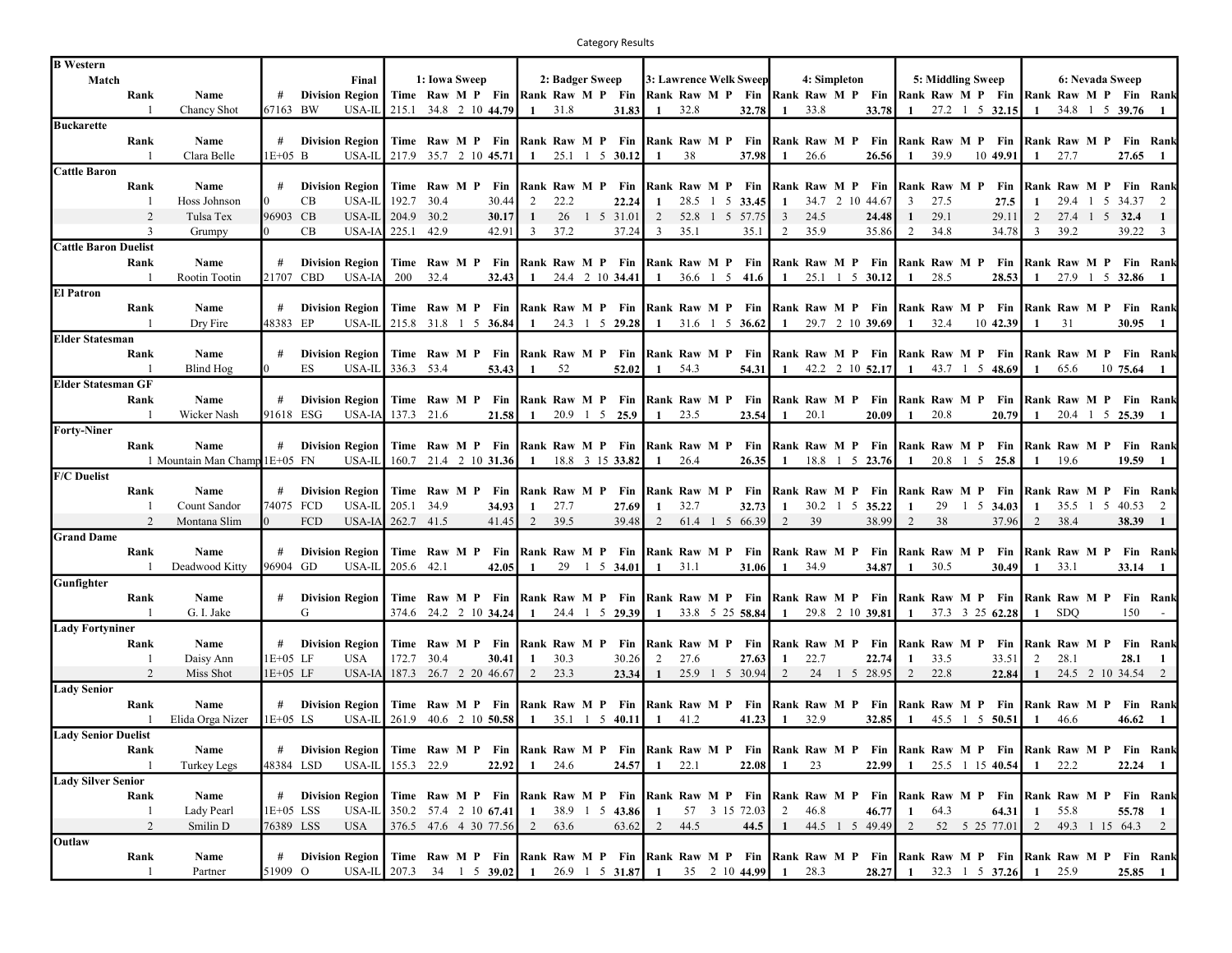|                      |      |                                 |            |                             |                   |        |               |          |    |                  |    | <b>Category Results</b>                        |    |                  |     |                               |    |                  |                |                                                          |              |                   |    |       |   |              |                 |                 |                 |
|----------------------|------|---------------------------------|------------|-----------------------------|-------------------|--------|---------------|----------|----|------------------|----|------------------------------------------------|----|------------------|-----|-------------------------------|----|------------------|----------------|----------------------------------------------------------|--------------|-------------------|----|-------|---|--------------|-----------------|-----------------|-----------------|
| Match                |      |                                 |            | Final                       |                   |        | 1: Iowa Sweep |          |    | 2: Badger Sweep  |    |                                                |    |                  |     | <b>3: Lawrence Welk Sweep</b> |    | 4: Simpleton     |                |                                                          |              | 5: Middling Sweep |    |       |   |              | 6: Nevada Sweep |                 |                 |
| <b>Senior</b>        |      |                                 |            |                             |                   |        |               |          |    |                  |    |                                                |    |                  |     |                               |    |                  |                |                                                          |              |                   |    |       |   |              |                 |                 |                 |
|                      | Rank | Name                            | #          | <b>Division Region</b>      | Time              |        | Raw M P       | Fin      |    | Rank Raw M P     |    |                                                |    | Fin Rank Raw M P |     |                               |    |                  |                | Fin Rank Raw M P Fin Rank Raw M P Fin Rank Raw M P       |              |                   |    |       |   |              |                 |                 | <b>Fin Rank</b> |
|                      |      | J W James                       | 87439 S    | USA-IL                      | 144               | 19.6 1 | .5            | 24.59    |    | 24               |    | 23.96                                          |    | 19.2             |     | 19.24                         |    | 22.1             |                | $5\quad 27.12$                                           |              | 17.8              | -5 | 22.81 |   | 21.2         | 5               | 26.24           |                 |
|                      |      | Average Joe                     | 95515 S    | USA-IL                      | 166.2             | 25.4   |               | 25.41    |    | 18.9             |    | 5 23.91                                        |    | 25.5             |     | 25.45                         |    | 29               |                | 2 10 38.99                                               |              | 21.6              |    | 21.6  |   | 25.9         | -5              | 30.86 2         |                 |
|                      |      | 3 GreyBeard Iron Rider 1E+05 S  |            |                             | 328.4 51.5        |        |               | 51.52    | -3 | 47.7             |    | 3 25 72.72                                     |    | 42.4             | - 5 | 47.35                         |    | 42.5             |                | 42.47                                                    | 3            | 61.1              | -5 | 66.11 |   | 48.2         |                 | 48.21           |                 |
| Senior F/C           |      |                                 |            |                             |                   |        |               |          |    |                  |    |                                                |    |                  |     |                               |    |                  |                |                                                          |              |                   |    |       |   |              |                 |                 |                 |
|                      | Rank | Name                            | #          | <b>Division Region</b>      |                   |        |               |          |    |                  |    | Time Raw M P Fin Rank Raw M P Fin Rank Raw M P |    |                  |     |                               |    |                  |                | Fin   Rank Raw M P Fin   Rank Raw M P Fin   Rank Raw M P |              |                   |    |       |   |              |                 |                 | <b>Fin Rank</b> |
|                      |      | Arkansas Lew                    | 98171      | SFC                         | USA-IL 177.6 27.4 |        |               | 27.43    |    | $30.7 \quad 1$   |    | 5 35.69                                        | -1 | 24.6             |     | 24.64                         |    | 29               | 5              | 34.03                                                    |              | $25.2 \quad 1$    | -5 | 30.2  |   | 25.7         |                 | 25.65           |                 |
| <b>Silver Senior</b> |      |                                 |            |                             |                   |        |               |          |    |                  |    |                                                |    |                  |     |                               |    |                  |                |                                                          |              |                   |    |       |   |              |                 |                 |                 |
|                      | Rank | Name                            | #          | Division Region             |                   |        | Time Raw M P  |          |    |                  |    | Fin Rank Raw M P Fin                           |    | Rank Raw M P     |     |                               |    | Fin Rank Raw M P |                |                                                          |              | Fin Rank Raw M P  |    | Fin   |   | Rank Raw M P |                 |                 | <b>Fin Rank</b> |
|                      |      | Asleep At The Wheel 0           |            | SS.                         | USA-IL 132.6 21.7 |        |               | 21.65    |    | 19.1             | -5 | 24.09                                          |    | 23.5             |     | 23.49                         |    | 18.6             |                | 18.6                                                     |              | 20.8              |    | 20.83 |   | 18.9         | 1 5             | 23.93 2         |                 |
|                      |      | Don Jorge                       | 10         | <b>SS</b><br>USA-IL $137.6$ |                   | 27     |               | 10 36.96 | 6  | 18.8             |    | 18.76                                          |    | 21               |     | 20.97                         |    | 19.5             |                | 19.5                                                     |              | 20.5              |    | 20.54 |   | 20.9         |                 | 20.88           |                 |
|                      |      | Popcorn Kelly                   | $1E+05$ SS |                             | USA-IL 163.4 24.9 |        |               | 24.91    |    | 23               |    | 28.04                                          |    | 23.2             |     | 23.17                         |    | 22.4             |                | 22.35                                                    | $\mathbf{3}$ | 28.5              |    | 33.46 |   | 31.4         |                 | $31.42\quad 6$  |                 |
|                      |      | Fatboy Harley                   | 77824 SS   |                             | USA-IA 179.6 26.9 |        |               | 26.88    |    | 24.2             |    | 24.16                                          |    | 26.5             |     | 26.54                         |    | 35.6             |                | 40.55                                                    | 8            | 26                |    | 25.95 |   | 30.5         | 1 5             | 35.54 8         |                 |
|                      |      | <b>Boyd Pearsall</b>            |            | <b>SS</b><br>$USA-IL$ 181.4 |                   | 30.2   |               | 15 45.19 | 8  | 22.7             |    | 22.69                                          |    | 31.4             |     | 31.38                         |    | 24.2             |                | 24.23                                                    |              | 23.3              | 5  | 28.26 |   | 29.6         |                 | 29.6            | - 3             |
|                      |      | Badlands Charlie                | 88608 SS   |                             | USA-IA 185.4 31.3 |        |               | 31.28    |    | 27.7             |    | 27.69                                          |    | 28.1             |     | 28.1                          | -5 | 16.1             | $\overline{4}$ | 20 36.13                                                 | 6            | 31.3              |    | 31.29 |   | 30.9         |                 | 30.94 4         |                 |
|                      |      | Parnelly Pete                   |            | <b>SS</b>                   | USA-IL 206.2 43.3 |        |               | 43.28    |    | 29.1             |    | 29.07                                          |    | 31.3             |     | 31.34                         | 6  | 29.6             |                | 29.61                                                    | 5.           | 40.5              |    | 40.46 | 8 | 32.4         |                 | 32.39           |                 |
|                      |      | 8 Justice James Newton 74253 SS |            | <b>USA</b>                  | 206.7 35.6        |        |               | 35.62    | 5  | 33.9             |    | 33.87                                          | 8  | 32.9             |     | 32.86                         |    | 39.8             |                | 39.79                                                    |              | 33.4              |    | 33.39 | 6 | 31.2         |                 | $31.21 \quad 5$ |                 |
| Wrangler             |      |                                 |            |                             |                   |        |               |          |    |                  |    |                                                |    |                  |     |                               |    |                  |                |                                                          |              |                   |    |       |   |              |                 |                 |                 |
|                      | Rank | Name                            | #          | <b>Division Region</b>      |                   |        | Time Raw M P  |          |    | Fin Rank Raw M P |    | Fin                                            |    | Rank Raw M P     |     |                               |    | Fin Rank Raw M P |                |                                                          |              | Fin Rank Raw M P  |    | Fin   |   | Rank Raw M P |                 |                 | Fin Rank        |
|                      |      | Dolittle Be Ernest              | 70918      | USA-IL 158.4<br>W           |                   | 24.8   | 5             | 29.8     |    | 19.7             |    | 19.68                                          |    |                  |     | 23.3 3 15 38.31               |    | 30.9             |                | 30.92                                                    |              | 20.5              |    | 20.5  |   | 19.2         |                 | 19.23           |                 |
|                      |      | Logsplitter Chris               |            | W                           | USA-IL 173.6 28.9 |        |               | 28.86    |    | 25.4             |    | 25.4                                           |    | 29.4             |     | 29.44                         |    | 26.1             |                | 26.07                                                    |              | 31.5              |    | 31.54 | 2 | 32.3         |                 | 32.28 2         |                 |